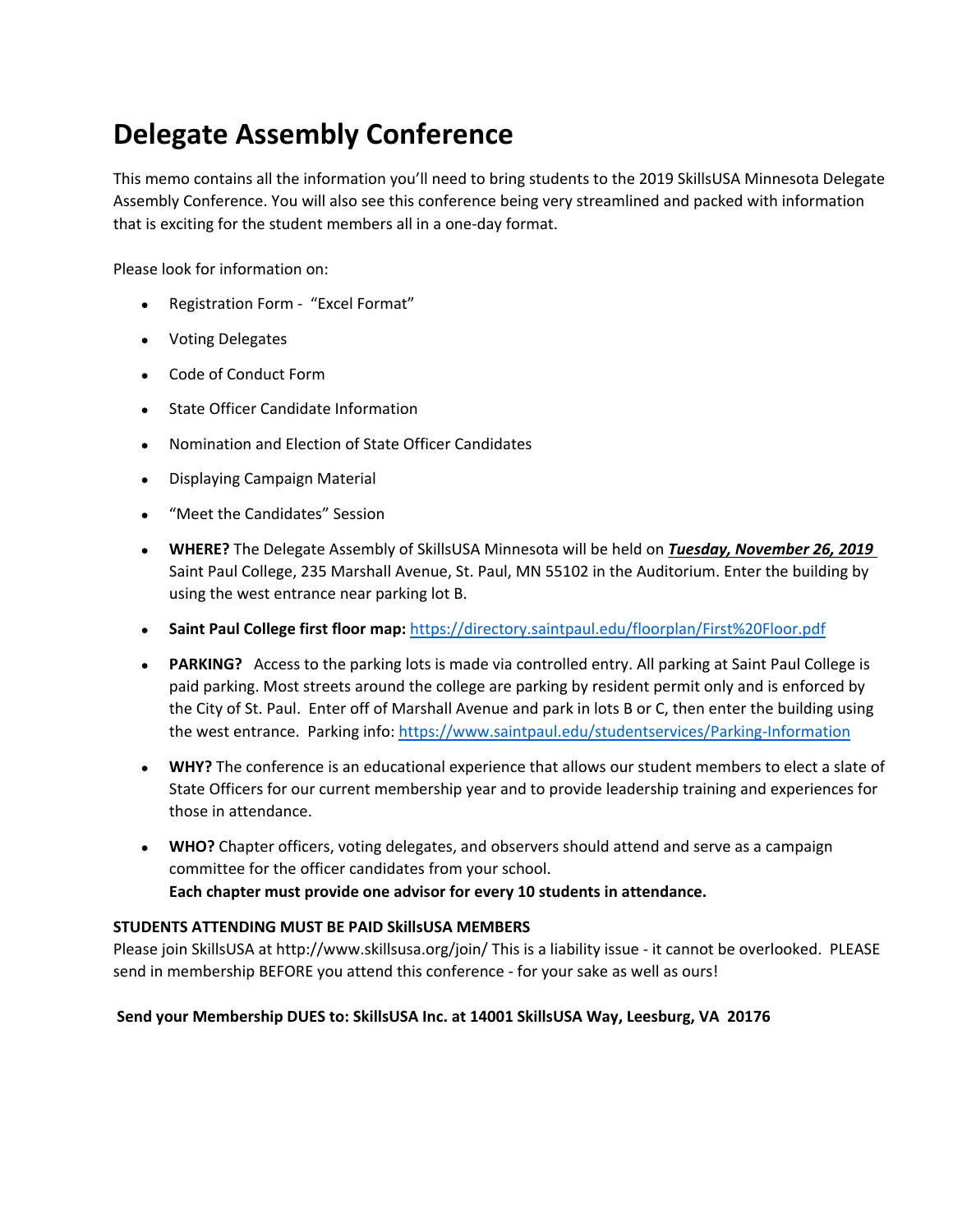# **REGISTRATION - "Excel Format"**

Please register your chapter for the Delegate Assembly using the Excel Spreadsheet Registration Form. **Located on the SkillsUSA Minnesota website!**

# *All conference registrations must be in the hands of the State Director*

*No later than Tuesday, November 12th, 2019 for EARLY BIRD RATES***. Early Bird Registration fee is: \$45.00 for students & advisors. Includes small Breakfast snack and Lunch. After November 12th- Late Registration will be charged \$25.00 per person.** 

#### **NO Registration REFUNDS will be reimbursed after November 15, 2019.**

#### **VOTING DELEGATES**

Each chapter is represented at the Delegate Assembly through its voting delegation. Delegates conduct the business of the state organization and are chosen by their local chapter. The number of delegates representing each chapter is determined by the chapter's active membership at the end of last year. A roster from last year is attached.

The chapter advisor is responsible for notifying delegates of their assignments, duties and responsibilities. Delegates will be seated in a section reserved for this group. Chapter identification signs will be furnished at the conference for each school attending. It is extremely important that the delegates be seated on time so as not to miss roll call (thus jeopardizing chapter representation), delay the meeting or disturb a meeting in session.

Instructions for voting delegates are included in the enclosed materials. Eligible number of voting delegates is determined by using the following formula:

| * One additional delegate may be added for each ten-student member above 49. |  |
|------------------------------------------------------------------------------|--|

# **ALTERNATE VOTING DELEGATES**

Your observers will be registered as alternate voting delegates. Alternate delegates are expected to attend all sessions. Please refer to the delegate instruction sheet for responsibilities of alternates.

#### **ADVISOR'S RESPONSIBILITY**

Advisors are responsible for the appearance, conduct and supervision of their chapter members while attending the conference. In addition, chapter advisors are responsible for the hotel rooms assigned to their chapters. Damage to rooms or other facilities, which require repair, will be billed to your chapter. Be careful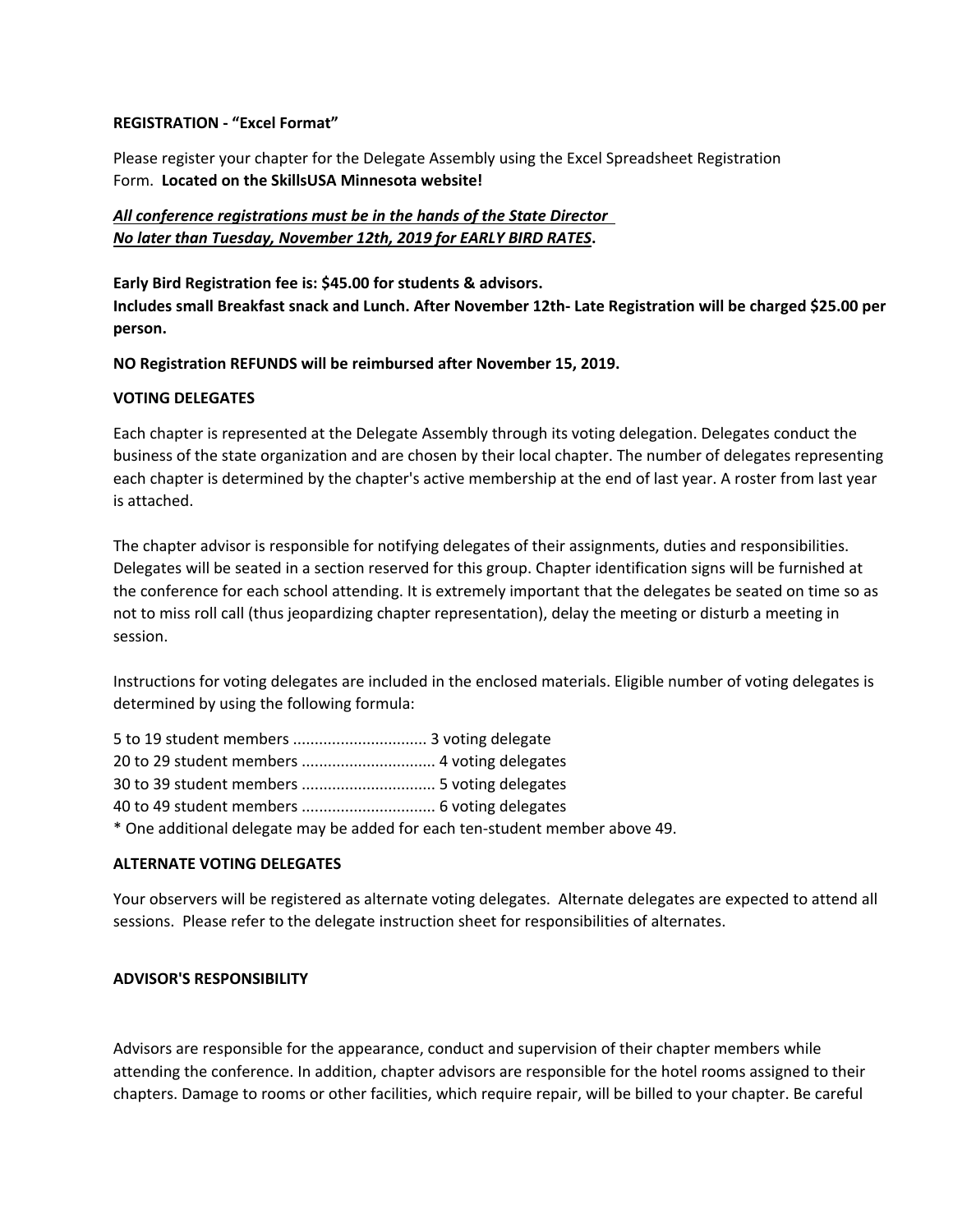who is permitted to occupy your assigned rooms other than students.

#### **DRESS CODE**

*PLEASE MAKE SURE YOUR STUDENTS ARE AWARE OF THE NEED FOR OFFICIAL SkillsUSA DRESS!* Even if your school does not have the red blazers, **request that your students bring white shirts or blouses, black skirts or pants, black neckties, black shoes, etc.** To eliminate as much "clothes exchange" as possible. At one time or another, all participants need to be in official SkillsUSA dress or business attire. If official dress is unobtainable, we still encourage students and advisors to attend. Shorts are prohibited.

# **CODE OF CONDUCT FORMS**

The MN Website will have a copy of the registration, personal and liability release form /code of conduct/ and photo release form for you to download for your students. Each participant must sign if they are attending this conference. Please review the Code of Conduct with your students prior to registration so there are no surprises when the students arrive at the conference.

Please TURN in ALL FORMS upon Registration or mail or FAX forms in before arriving.

To ensure the major objectives of our Delegate Assembly are met, a "Code of Conduct" will need to be signed and followed by all participants. **Please duplicate the form and obtain appropriate signatures from everyone attending the conference. These forms must be returned with your registration or handed in at the registration table in order to receive your conference materials. We assume your students have all been informed of school policies against harassment and violence. These policies will be in effect while in attendance at the SkillsUSA Minnesota conference.**

# **NOMINATION AND ELECTION OF STATE OFFICER CANDIDATES**

Prior to the Annual State Delegate Assembly and State Officer Election, each State Officer Candidate is required to complete the State Officer Candidate Application Form and sign it. All materials will be submitted to the State Office on a date designated by the Executive Director, which assures they will serve in such a manner as to bring repute and respect to SkillsUSA Minnesota.

Each school is eligible to nominate three (3) candidates for State Office. Candidates must submit a State Officer Candidate Packet and return the forms to the State Executive Director prior to Tuesday, November 13th, 2018

Executive Director may penalize if paperwork is turned in late, unless prior communication has been made to the state office. All forms should be submitted electronically by email: Executive.Director@mnskillsusa.org

Candidates make sure the following is attached to your State Officer Candidate Packet

- **STATE OFFICER CANDIDATE APPLICATION**
- **STATE OFFICER ESSAY**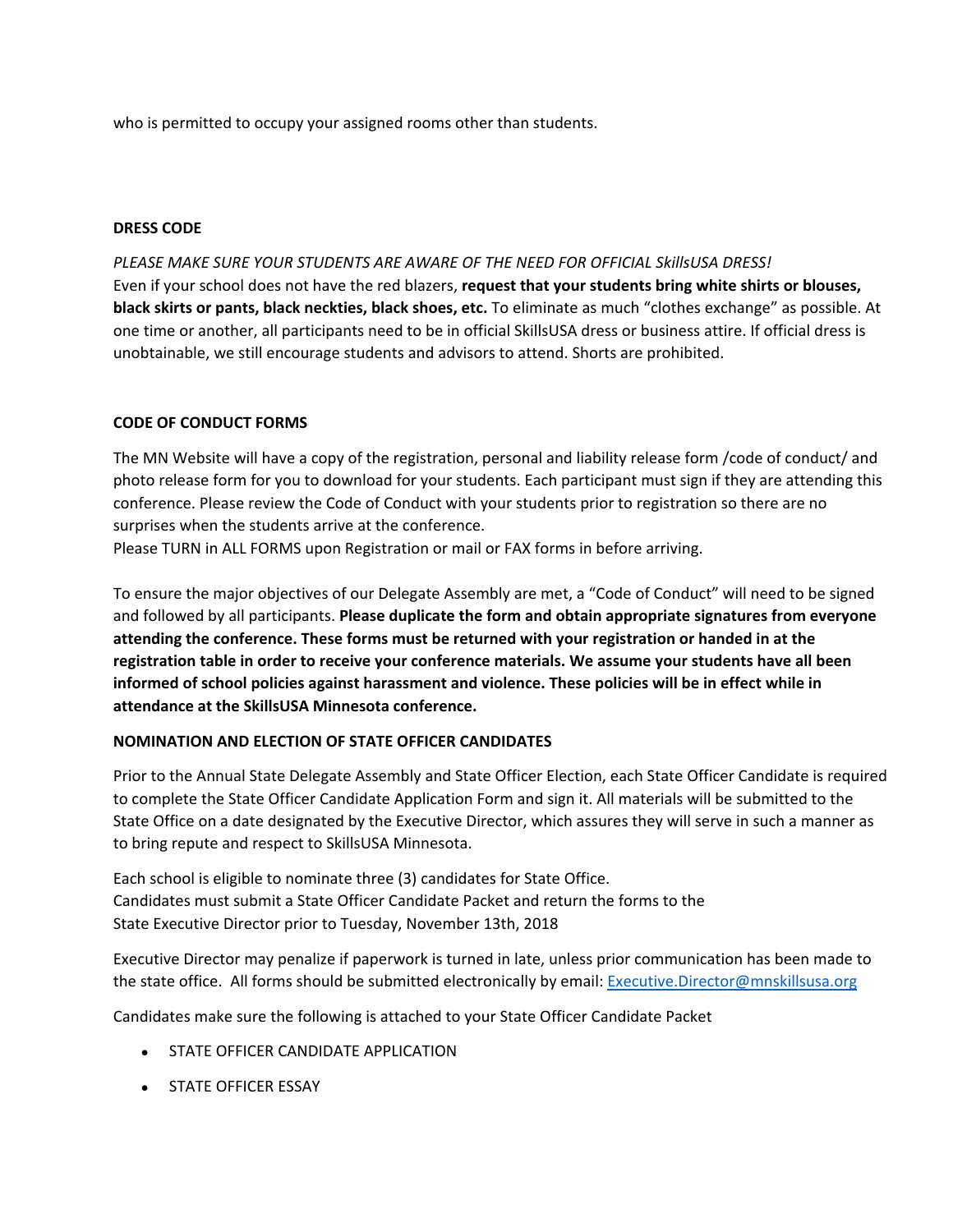# (2) LETTERS OF RECOMMENDATION

**If all paperwork is not received by designated date, the chapter will be penalized one voting delegate, for each business day the paperwork is late.** If a minimum of (9) officer candidates per division is not received by the due date, the Executive Director may ask for additional officer candidates from attending schools. Additional candidates may be increased to a maximum of (4) for each attending school. If it is necessary to recruit additional officer candidates, the newly invited candidates will incur no paperwork penalties.

The State Office has developed a Local Chapter Qualifiers Test to help each local chapter select the best three candidates from the Knowledge Qualifiers test. Contact the State Office if you need a copy of this test to determine your Top (3) Candidates.

**ALL Officer Candidates will be required to take a 50-70-point SkillsUSA Knowledge Exam prior to the conference. This test will be taken On-Line! If all required Paperwork is submitted on time and approved, the advisor will receive notification from the SkillsUSA State Office with a date & time that the On-Line SkillsUSA Knowledge Test must be taken. An advisor or adult from that school must proctor the SkillsUSA Knowledge Test.** 

**THE SKILLSUSA KNOWLEDGE TEST** is multiple choice and fill in the blanks. Only candidates who pass the exam will qualify to have their names placed on the official ballot and will be able to post campaign materials. **Advisors –Officer Candidates who have NOT past the knowledge exam** will be notified prior to the conference and will be encouraged to participate as part of the schools Delegation. Candidates must also attend the First General Session where State Officer responsibilities and duties will be reviewed and the election process explained and the "Meet the Candidates" session where delegates will have the opportunity to question the officer candidates. Formal nomination of candidates will take place during the Second General Session. Any active member registered for the conference is eligible to make a nomination. Nominations do not need to be seconded. After the nomination, the candidate will give a campaign speech. Candidates will be granted 3 minutes to be nominated and give their speech. Please assist your candidates in preparation for this speech and encourage them to use the full time allotment.

**During the Third General Session, candidates will each be given an additional 1 minute and 30 seconds to reaffirm** their qualifications and position. They will be required to respond to oral question(s) directed to them by the present state officers. The candidate prior to the nomination will not know questions.

All voting for officer candidates will be done by written ballot. Only official voting delegates will participate in the election. Delegates will be asked to vote for the seven most qualified candidates. The top seven vote getters will be elected. Official offices will be determined at the new State Officer training.

# **DISPLAYING CAMPAIGN MATERIAL**

No campaign literature of any type may be distributed before the adjournment of the joint delegate general session on Tuesday, November 26, 2019. This regulation prohibits advance conference mailings and posting of campaign literature. **NO Campaign material will be allowed to be taped to walls, doors, windows or any place at SPC.** SkillsUSA WILL NOT provide bulletin boards. We highly encourage each candidate to provide a flyer or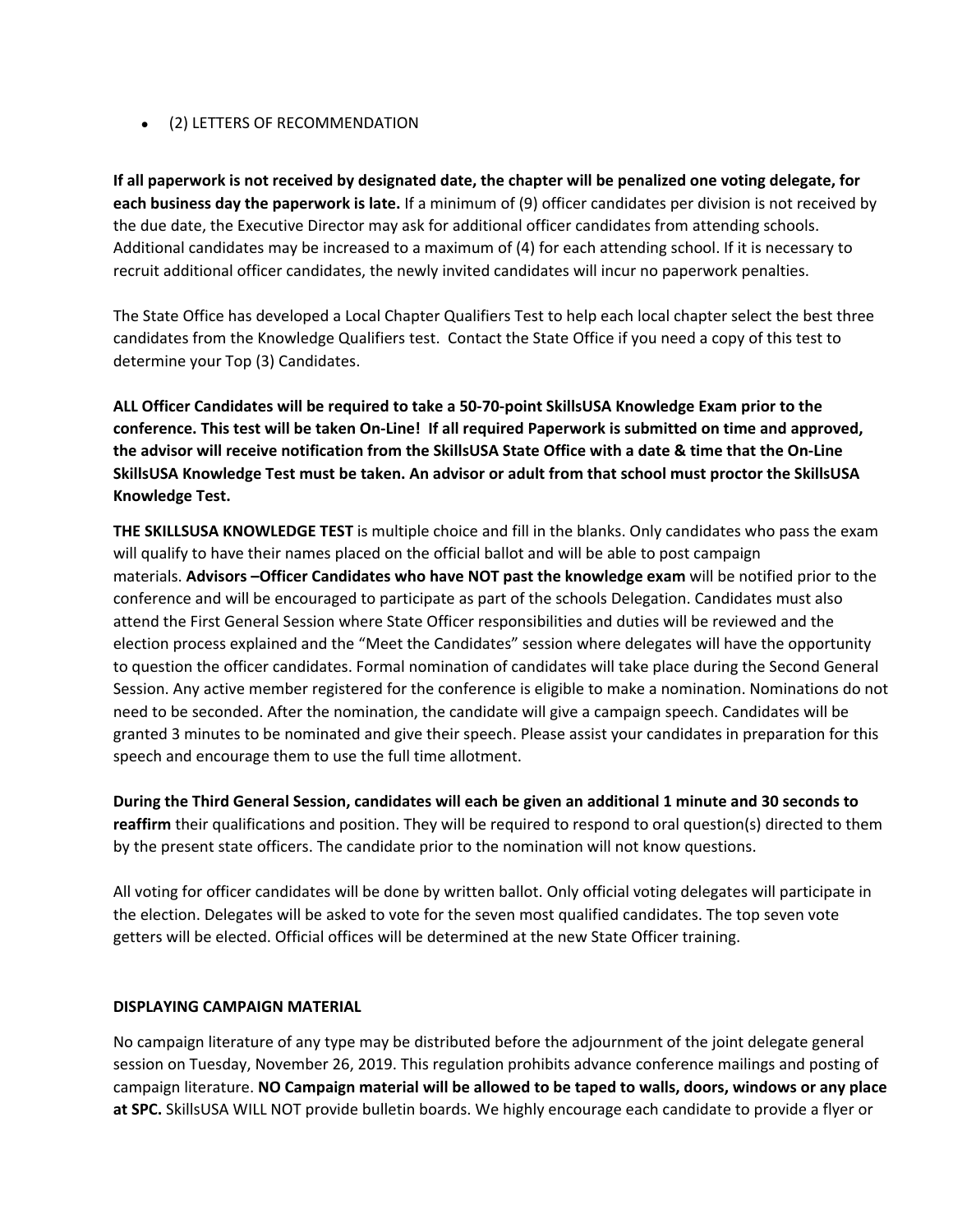brochure to provide to the Delegates at the General Sessions and during "Meet the Candidates".

Campaign materials may be distributed any time after the First General Session ends and after your candidate has passed the SkillsUSA Knowledge Exam. The local advisor will be held responsible for the content of all campaigning materials, which are distributed by members of their chapter. It should be in good taste, appropriate for its purpose and neatly produced. The State SkillsUSA management team should be considered when distributing the materials.

**You must confine campaign materials to the designated areas.** Local chapters are encouraged to make use of handouts, favors, and other campaign devices.

**Each Officer Candidate is encouraged this year to have as part of their Campaign Material a Posters/banners/display boards which shall be free standing and shall not exceed 3'x 4' (36"x 48" Tri-fold display board). This measurement includes any sides or flaps if used in the theme of the poster/banner/display boards. 3' x 4' free standing display board, (one board per person). One table for each candidate will be provided.**

**Your Display Board can be smaller than 36" X48".**

# **Local chapters are responsible for cleaning up all campaign materials they have distributed!**

To display materials in respective delegate meeting rooms, Candidates are encouraged to be creative in the design and use of their campaign materials; however, **the following items will NOT BE ALLOWED**:

- a. Food items, food machines, liquids or gum
- b. Glass items
- c. Balloons, Frisbees, balls, bubbles or soap
- d. Items that fly
- e. No electricity will be provided or electrical cords allowed for use at your tables
- f. Any Posters hung to ANY walls @ SPC

# **MEET THE CANDIDATES SESSION**

State Officer Candidates will be introduced to the conference delegates at the first General Session and are provided an opportunity to meet in an open forum during "Meet the Candidates". During the open forum, candidates will be stationed around the room, and the delegates will be able to talk to them in an individual and/or group setting. Note: "Meet the Candidates" sessions, the delegate sessions and immediately before and after each delegate session are the only officially sanctioned times for delegates to meet with candidates. All candidates are running for "at large" positions.

"Meet the Candidates" session will be held during the LUNCH HOUR in the auditorium . Candidate Names will be placed on the tables and 2 chairs will be provided to them and their campaign manager.

All candidates will be available for interviews. Delegates and alternate delegates will use their preliminary ballot to assure that they meet and question all the candidates. Candidates will check off on your preliminary